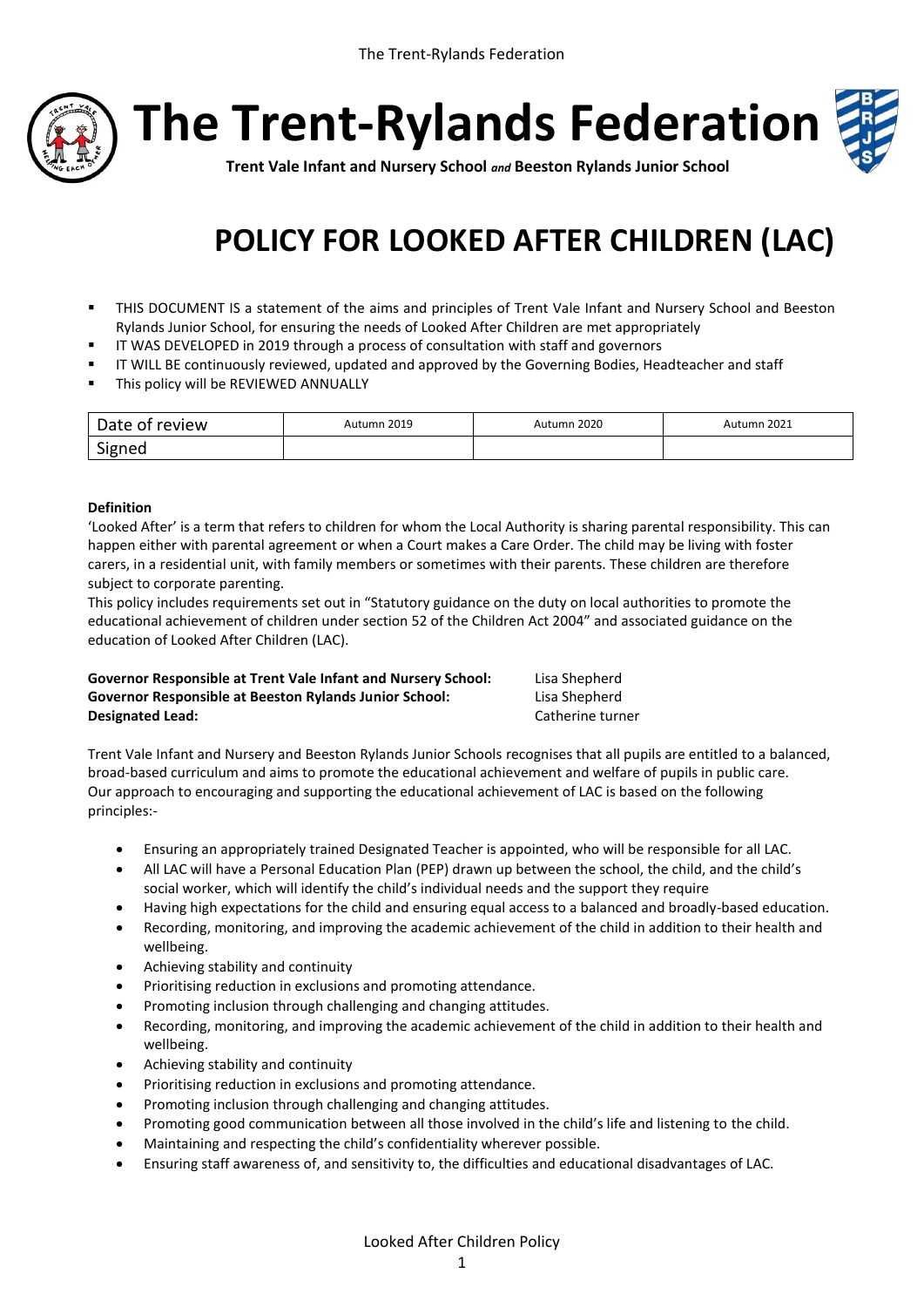# **Rationale**

Many children and young people who are in care have suffered abuse or neglect. Despite having as broad a range of abilities as their peers, LAC are particularly vulnerable to underachievement. Nationally, LAC significantly underachieve and are at greater risk of exclusion compared with their peers. Their academic and social progress is likely to be affected by their experiences, and compounded by instability in their personal circumstances. 75% of LAC leave education with no formal qualifications. Only 12% go on to further education compared with 68% of the general population. Helping LAC succeed and providing a better future for them is a key priority in our school.

Trent Vale Infant and Nursery and Beeston Rylands Junior Schools recognise that LAC can experience specific and significant disadvantage within a school setting, and is committed to ensuring that they reach their potential in all areas. We are aware that LAC may have specific difficulties in transport and attendance, doing homework, getting parental consent for activities, obtaining funding for extra activities, obtaining correct uniform and equipment, as well as stigma about their circumstances. Trent Vale Infant and Nursery and Beeston Rylands Junior Schools recognise that LAC may have very specific needs and may be coping with trauma, abuse or rejection, and are likely to experience personal distress and uncertainty.

Trent Vale Infant and Nursery and Beeston Rylands Junior School believes that the educational experience of all children should be positive and powerful and aims to provide a learning environment in which every Looked After Child can be successful. We believe that this school has a major part to play in ensuring that LAC can be healthy, stay safe, enjoy, achieve, make a positive contribution to society and achieve economic wellbeing.

## **Responsibility of the Head teacher**

- Identify a Designated Teacher for LAC, whose role is set out below.
- It is essential that another appropriate person is identified quickly should the Designated Teacher leave the school or take sick leave.
- Ensure that procedures are in place to monitor the admission, progress, attendance and any exclusion of LAC and take action where progress, conduct or attendance is below expectations.
- Report on the progress, attendance and conduct of LAC to all parties involved.
- Ensure that staff in school receive relevant training and are aware of their responsibilities under this policy and related guidance.

#### **Responsibility of the Governing Body**

- Ensure that all Governors are fully aware of the legal requirements and guidance on the education of LAC:
- The Education (Admission of LAC England) Regulations 2006. Relevant DfE guidance to Governing Bodies (Supporting Looked After Learners: A Practical Guide for School Governors).
- Ensure that the school has an overview of the needs and progress of LAC.
- Allocate resources to meet the needs of LAC.
- Ensure the school's other policies and procedures support their needs.
- Ensure that the school has a Designated Teacher, and that the Designated Teacher is enabled to carry out his or her responsibilities as below.
- Support the Head teacher, the Designated Teacher and other staff in ensuring that the needs of LAC are recognised and met.

# **The role of the Designated Teacher**

- Ensure a welcome and smooth induction for the child and their carer, using the Personal Education Plan to plan for that transition in consultation with the child's social worker and arrangements are put in place to ensure their needs identified and met.
- This may include providing basic equipment and resources if necessary and providing appropriate support in meeting uniform requirements if needed.
- Ensure that a Personal Education Plan is completed with the child, the social worker, the foster carer and any other relevant people before the Care Plan reviews.
- Maintaining an up-to-date record of the LAC in school, including those in the care of other authorities and ensuring all necessary information is passed to other staff as required
- Ensure that each Looked After Child has an identified member of staff that they can talk to. This need not be the Designated Teacher, but should be based on the child's own wishes.
- Track academic progress and target support appropriately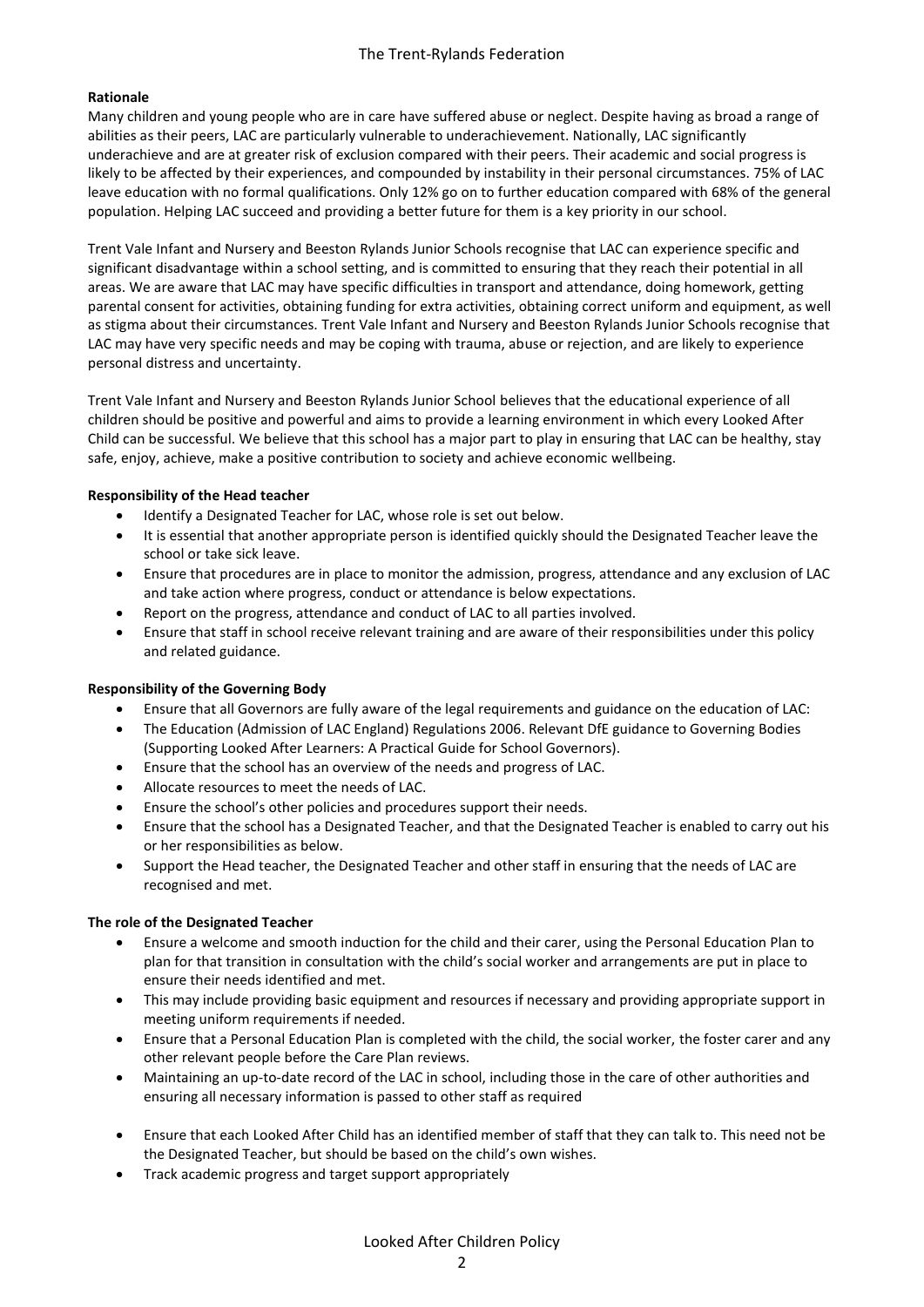# The Trent-Rylands Federation

- Co-ordinate any support for the LAC that is necessary within school liaising with teaching and non-teaching staff in school, including the person responsible for Child Protection as well as pastoral and subject staff to ensure they are aware of the difficulties and educational disadvantage LACs may face.
- Establish and maintain regular contact with home, statutory and voluntary agencies.
- Ensure confidentiality for individual pupils, sharing personal information on a need to know basis.
- Promote inclusion in all areas of school life and encourage LAC to join in extracurricular activities and out of school learning.
- Act as an advisor to staff and Governors, raising their awareness of the needs of LAC.
- Set up meetings with relevant parties where the pupil is experiencing difficulties in school or is at risk of exclusion.
- Ensure the rapid transfer of information between individuals, agencies and if the pupil changes school to a new school.
- Be pro-active in supporting transition and planning when moving to a new phase in education.
- Be aware that 60% of LAC say they are bullied, so will actively monitor and prevent bullying in school by raising awareness through the school's anti-bullying policy.
- Ensure that attendance is monitored.
- Attending training as required to keep fully informed of latest developments and policies regarding LAC.

## **The responsibility of all staff**

- Have high aspirations for the educational and personal achievement of LAC, as for all pupils.
- Maintain LAC's confidentiality and ensure they are supported sensitively.
- Respond promptly to the Designated Teacher's requests for information.
- Work to enable LAC to achieve stability and success within school.
- Promote the self-esteem of all LAC.
- Have an understanding of the key issues that affect the learning of LAC.
- Be aware that 60% of LAC say they are bullied so work to prevent bullying in line with the School's policy.

#### **Confidentiality**

Information on LAC will be shared with school staff on a "need to know" basis

The Designated Teacher will discuss what information is shared with which school staff at the PEP meeting. Once this has been agreed with the social worker, carer, young person, and other parties, complete confidentiality is to be maintained.

#### **Record keeping and information sharing**

The Designated Teacher will keep an up-to-date record of LAC and Young People in school and will ensure that relevant information is made known to appropriate staff.

A Personal Education Plan will be initiated within 20 school days of the Looked After Child or Young Person starting at the school or being taken into care and will be reviewed regularly and as necessary and appropriate to meet the needs of the LAC/YP. The PEP will provide a regular opportunity to review progress, note any concerns and ensure that all relevant parties are informed accordingly.

Copies of reports and appropriate documentation will be sent to authorised carers and agencies involved with the child as well as any receiving school at point of transition. It is vital that the Looked After Child or Young Person is aware of information being recorded, in what circumstances and who will have access to it. How this is shared with them will depend on their age and level of understanding.

#### **Exclusions**

Trent Vale Infant and Nursery and Beeston Rylands Junior Schools recognise that LAC are particularly vulnerable to exclusions. Where a LAC is at risk of exclusion the school will try every practicable means to maintain the child in school. The child or young person's PEP will reflect strategies to support the child and where relevant those employed in the Pastoral Support Plan. All relevant measures and resources will be considered to provide support and provide alternative educational packages to prevent an exclusion from happening. Please refer to the school's Behaviour Policy for more information.